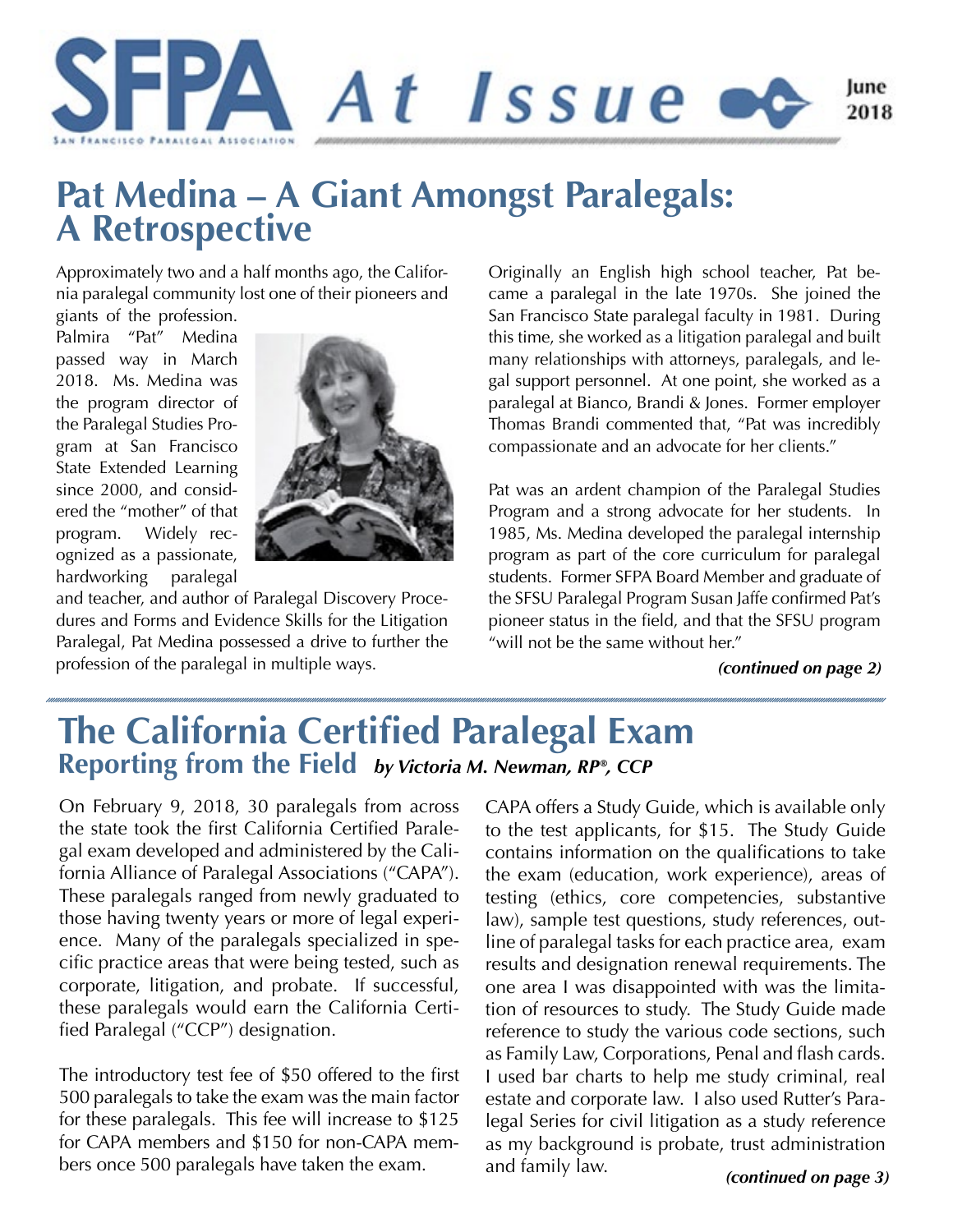Pat Medina has a long list of accomplishments from the recipient of the President's Award in 1992, honored in 2003 by the American Associates of Paralegal Educators as Teacher of the Year, and featured in SFPA's At Issue Newsletter as Faculty Star in 2009. At one point, she was the keynote speaker at NFPA's (National Federation of Paralegal Association) Leadership Conference. During the address, she had a great video about how attorneys put their paralegals and staff into ethical situations and how to recognize them.

SFPA expresses their deepest condolences to the Medina family, the paralegal community, and San Francisco State University for this tragic loss.  $\bullet \bullet$ 

Ms. Medina also served as an officer for the San Francisco Association of Legal Assistants, which became the SFPA. At that time, she chaired the Education committee, and paved the path of continued excellence through education for paralegals throughout the Bay Area.

In her very spare time, she was also an expert on bed and breakfast inns in Napa and Sonoma counties.

**Naming A Trust As The Beneficiary Of A Retirement Account - July 17, 2018, 12 p.m. San Fran**cisco State University.

*We greatly appreciate and profusely thank Vickie Newman, RP, CCP, Eduardo Cerpa, current program coordinator of the San Francisco State Paralegal Program, and Susan Jaffe for their contributions to this article.*

## **Pat Medina : A Retrospective** *(continued from page 1)*

## **California Certified Paralegal Exam** *(continued from page 1)*

### **CCP Results and Update** *By Michael Schiraldi*

### UPCOMING EVENTS – MARK YOUR CALENDARS

**SFPA Board Meeting** – June 6, 2018. 5:30 p.m. San Francisco Public Library, 100 Larkin Street, Mary Louise Stong Conference Room, 1st Floor.

**SFPA Spring Social** – June 14, 2018, 5:30pm-8:30pm. Lungomare, 1 Broadway, Oakland, CA.

**Working With A Professional Fiduciary** – June 19, 2018, 12 p.m. San Francisco State University.

**CCP Exam** – June 22, 2018. Atrium Hotel, 18700 Mac Arthur Blvd., Irvine, CA.

**CAPA 30th Education Conference** – June 23, 2018, Atrium Hotel, 18700 Mac Arthur Blvd., Irvine, CA.

**SFPA 46th Annual Meeting** – October 19, 2018, Bar Association of San Francisco, 301 Battery Street, 3rd floor, S.F. Details to follow.



San Francisco Paralegal Association 1 Sansome Street, Ste. 3500 San Francisco, CA 94104-4448  $(415)$  946-8935 info@sfpa.com



www.sfpa.com

At Issue is published on a quarterly basis. If you would like to contribute content for submission to our newsletter, please send your inquiry to info@sfpa.com

The next exam will be on June 22, 2018 at the Atrium Hotel in Irvine the day prior to CAPA's 30th Education Conference.

I was pleasantly surprised by how well prepared and organized the proctors were on testing day, especially since this was the first test. Several days prior to the test, you were e-mailed a testing number that was used as your identification and scoring number. You signed into the exam with the testing number, was handed an envelope with your testing number on it, and took a seat. The envelope contained the test questions booklet and scantron sheet. exam to pay an additional \$100 administrative fee since I passed the exam and I would not receive my CCP certificate until this fee was paid. As of the date this article was due (three months after the first test), I still have not received by certificate and instructions on how to properly use the designation and designation renewal requirements. This fee is to cover any administrative costs for use of CAPA's repository for the CCP to upload CLE certificates as they are obtained.

The test is given over a four hour period, consisting of 200 multiple choice and true or false questions. You are given one hour to take the Core Paralegal Competencies section which includes Communications, California's Legal System, Legal Research and Legal Terminology. You are also given one hour to take the Ethics section. This section tests your knowledge of California Rules of Professional Conduct and B&P 6450 as well as judgment and analytical skills. You are given two hours to complete the Substantive Law section, which consists of the following practice areas: Civil Litigation, Corporate, Criminal, Employment, Family, Probate & Trusts and Real Estate. Paralegals who successfully earn the CCP designation must renew this designation every five years by completing a total of 40 hours of CLE, which includes 10 hours of ethics. According to the Study Guide, the fee to renew the CCP designation for CAPA member associations is \$50 while non-members pay \$75. The renewing CCP will be able to utilize the same CLE's used to comply with B&P 6450, plus whatever additional CLE's are necessary to complete the 30 hours of substantive and 10 hours of ethics required to meet renewal compliance.  $\bullet\bullet$ *Victoria M. Newman, RP®, CCP,* is a probate/trust ad-

The Study Guide said that results would be emailed 60 days after the exam. I received my results in the form of a notice from CAPA 30 days after the ministration/estate planning paralegal. She served as SFPA's President in 2007 and 2008 and served as Chair of the Bar Association of San Francisco's Paralegal Section from 2015 through 2017.

The inaugural California Certified Paralegal Examination took place on February 9, 2018 at MTI College in Sacramento. Out of the thirty paralegals who took the exam, seven passed, thus earning the California Certified Paralegal (CCP) designation. The following individuals passed the examination:

**Kymberly Deathriage** of Visalia **Dana Fischel** of San Bernardino **Ellen Houser** of Santa Maria **Rosana Klingerman** of Concord **Victoria Newman** of Pacifica **Christine Stansall** of San Diego **Kristin Taylor-Karrer** of Roseville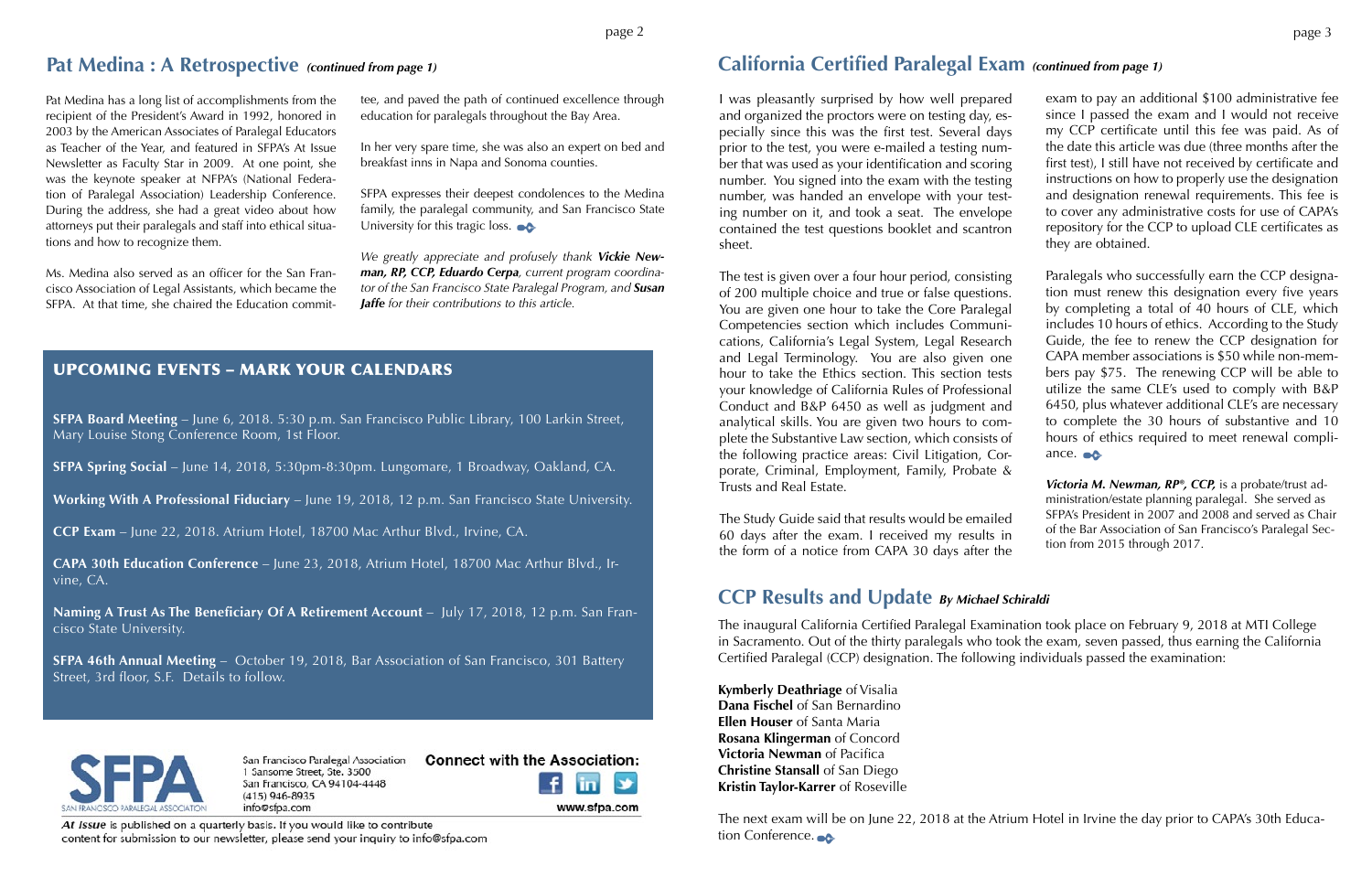*EDITOR'S NOTE:* This article provides perspective from a civil litigation, state court viewpoint.

The summary judgment is the crown jewel of motion practice.

Motions for summary judgment ("MSJ") are usually the most complex of the California hearings and contain the most substantial law because of their function in asking the judge to rule that the entire action has no merit and to terminate the action without proceeding further. See California Civil Code of Procedure ("CCP") §437c(a). The motion must contain the following parts: the notice, the memorandum in support, the separate statement of undisputed material facts, and the evidence (see California Rule of Court ("CRC")  $3.1350(c)(1-4)$ ) with proof of service. The same is true if one opposes the motion absent the notice. CRC 3.1350(e)(1-3). If appropriate, a request for judicial notice may support the MSJ.

Because of their intricacy, the role of the paralegal is integral to starting, opposing, or replying to these motions. While performing legal research is within the purview of a paralegal at some firms, another integral piece is the actual assembly and finalization of the documents for filing and service. Because of the nuances, details, technicalities, moving parts, accuracy, and precision required to finish the job, paralegals are the ones assigned to complete the task.

Too often, we fail to comply with the applicable Rules of Court or CCP concerning these motions from not providing enough notice to failing to provide a table of authorities. Although some of the infractions will not deny the motion outright, this does cause an unnecessary waste of judicial economy and make law firms look foolish. Violations may lead to sanctions, including the striking of non-compliant pleadings and papers.

The following offers some insight into the motion for summary judgment and the role that we play.

#### **Essential Knowledge**

#### **The Local Procedures – That Golden Rule**

Each Court in each County in California has set up their own process of reserving dates for motions, how many courtesy copies their judges require, and notice requirements for tentative rulings. Careful consideration regarding the filing requirements (whether in paper or electronic format) as well as the deadline of when the clerk's office closes is impetrative information to know. Review the local rules before you file!

Be aware that the tentative rulings usually come out the day before the appearance (although each County is different). Usually, you must notify the Court and all counsel by a certain time in order to argue. Make sure that if you are contesting that you do so promptly.

Finally, not all courtrooms have designated reporters assigned to a judge. Find out ahead of time if a reporter will be available or order one in advance, and if there are any special forms to be filed prior (in most counties, file the pro tempore assignment form at the time of hearing).

#### **The Timing – Must Have a Code**

Timing is crucial for MSJs. A day late and you are toast.

Schedule the hearing for the MSJ at least 30 days prior to trial. CCP  $\frac{5437c(a)}{3}$ . The moving party must provide 75 days' notice (by hand), 77 days' notice if by electronic service/overnight delivery, and 80 days' notice if by mail. CCP  $$437c(a)(2)$ . If you fail to provide adequate time, the Court is without jurisdiction to continue the matter, absent stipulation of the parties, to "cure" the notice deficiency. Robinson v. Woods (2008) 168 Cal.App.4th 1258, 1267. If obtaining a hearing date because of the clerk's scheduling does not follow these rules, it would be prudent for your firm to go Ex Parte to obtain an order granting permission to remedy the time of notice of and hearing on a motion pursuant to CCP §1005(b).

The opposing party must file and serve their opposition 14 days (not court) before hearing. CCP §437c(b)(2). Pursuant to CCP §437c(b)(4), any reply is due 5 days (not court) before hearing. Serve any objections to the evidence at the same time you file your opposition or reply. CRC 3.1354(a).

Finally, service requirements for oppositions and replies must be "reasonably calculated to ensure delivery to the other party or parties not later than the close of the next business day". CCP §1005(c). Although it is unfathomable to think it takes longer than one day for the mail to go from San Francisco to Oakland, it usually does. When in doubt, use your preferred firm's method of ensuring next day business delivery.

#### **The Memorandum – You Best Not Miss**

Besides proofing for spelling and grammatical errors, other aspects that need examination in the memorandum include the following:

The length of the brief may be no more than 20 pages for the opening or opposition, and may not exceed 10 pages for reply. CRC 3.1113(d). When you count the pages, do not count the caption page, the table of contents ("TOC"), the table of authorities ("TOA"), the proof of service pages, the notice of motion and motion, exhibits, and attachments. Id.

### *SFPA's Featured Paralegal*



**Kibibi "Bibi" Shaw** is a litigation paralegal at Gordon Rees Scully Mansukhani, LLP. Working in their San Francisco office, Bibi works with a large team of firm Partners, Special Counsel and Associates who specialize in Product Liability defense, Drug & Medical Device ligation, and multi-party/ complex claims in Commercial litigation.

Bibi obtained her Bachelor of Science degree in Organizational Development & Leadership from the University of San Francisco and earned her Master of Science in Organization Development (MSOD) from the University of San Francisco, School of Management. While in graduate school, she performed consulting projects for Fujitsu© and non-profit Harambee Kinship Center. She completed her MSOD Culminating Consulting Project with Marriott® Hotels.

What she enjoys most about being a paralegal is the opportunities to serve others. This deeply gratifies Bibi, as she considers herself a natural nurturer and the legal field enables her to support and help people on many levels.

When not at the job, Bibi enjoys gourmet cooking at home with her family. Whether Sunday brunch or a quiet dinner, she is a natural chef in the kitchen. She also enjoys oil painting on canvas.

She is a fifth-generation San Franciscan. She currently resides in Oakland, CA.

Numeration. This rule amended in 2017 states to number documents consecutively, using Arabic numerals (e.g., 1, 2, 3) only. CRC 3.1113(h). You may suppress the page number on the first page. Id. Do you have any idea of how many briefs since the rule change that still use Roman Numerals for their TOCs/TOAs? Do not be one of those paralegals. Follow new canon.

TOC/TOA. Any brief that exceeds 10 pages must include these items. CRC 3.1113(f). While there is no substantial rule of a particular format for appearance, the TOC/TOA must be included and look professional.

Finally, cite checking within the brief falls under the purview of the paralegal. As you finalize the memorandum, you should check that the form of the citation is correct (each cite contains the case, the reporter, the year, and the key page). Moreover, one needs to review if the case law is still valid. Use Westlaw, Lexis Nexus, or another law research website to check each reference is still accepted. While your firm may still be able to use the citation within the brief if the case is superseded, confer with the handling attorney before filing.

#### **The Separate Statement – All in the Game**

The two column separate statement is a key document to the summary judgement. Essentially, you are outlining what you believe are the undisputed facts to the case. As the moving party, one must identify each cause of action or issue of duty that is the subject of the motion along with the supporting materials facts with respect to each. CRC 3.1350(d). Importantly, you must cite to the evidence in your index as discussed below. Your separate statement requires a citation to evidence (an exhibit, title, page, and line numbers). CRC 3.1350(f)(2). If you are the opposing party, it is not helpful to dispute the facts and cite evidence by referencing your own separate statement of additional materials facts. This is improper.

Per CRC 3.1350(i), when responding to a separate statement, request the electronic version of the moving or responding party's statement of uncontroverted facts. Why waste precious time trying to reformat the entire document yourself? This code provides that within 3 days counsel must provide the separate statement in their electronic form it was prepared in (usually in Word or Word Perfect). Id.

#### **The Evidence – All the Pieces Matter**

The Court requires an index of evidence for this motion. The necessities include a single volume of documents (including declarations) with a table of contents when exceeding 25 pages. CRC 3.1350(g) While the rule is not clear as to the style and format, this is where all your papers – deposition transcripts, documents produced in discovery, expert declarations, witness declarations, et. – go in support of your motion or opposition along with a

table of contents of what is within. This rule does not excuse the absence of an attorney declaration stating those magic words for the documents within the index ("attached as Exhibit  $\qquad$  is a true and correct copy of  $\hspace{1cm}$  "). Separate each exhibit by a plastic/ hard paper tab. CRC 3.1110(f). If you are filing electronically, Courts require that you bookmark them in PDF form.

Remember if you are using excerpts of deposition transcripts for the evidence, highlight or bracket around the areas that you are quoting. Additionally, one should redact any confidential/personal information if required to, and concurrently file a motion to seal. CRC 2.551.

As paralegals, we must possess the fundamentals of the MSJ from the timing to the evidence in support of the motion. Failure to follow the basic principles, we will only result in ire from the attorney and the Court. Our job is to handle this assignment with the passion and thoroughness necessary for perfection. Failure is not an option.

*Michael Schiraldi* is a paralegal at The Brandi Law Firm, and current SFPA board member and CAPA Director. He resides in San Francisco.

# **The Summary Judgment – Do or Do Not, There is No Try** *by Michael Schiraldi*